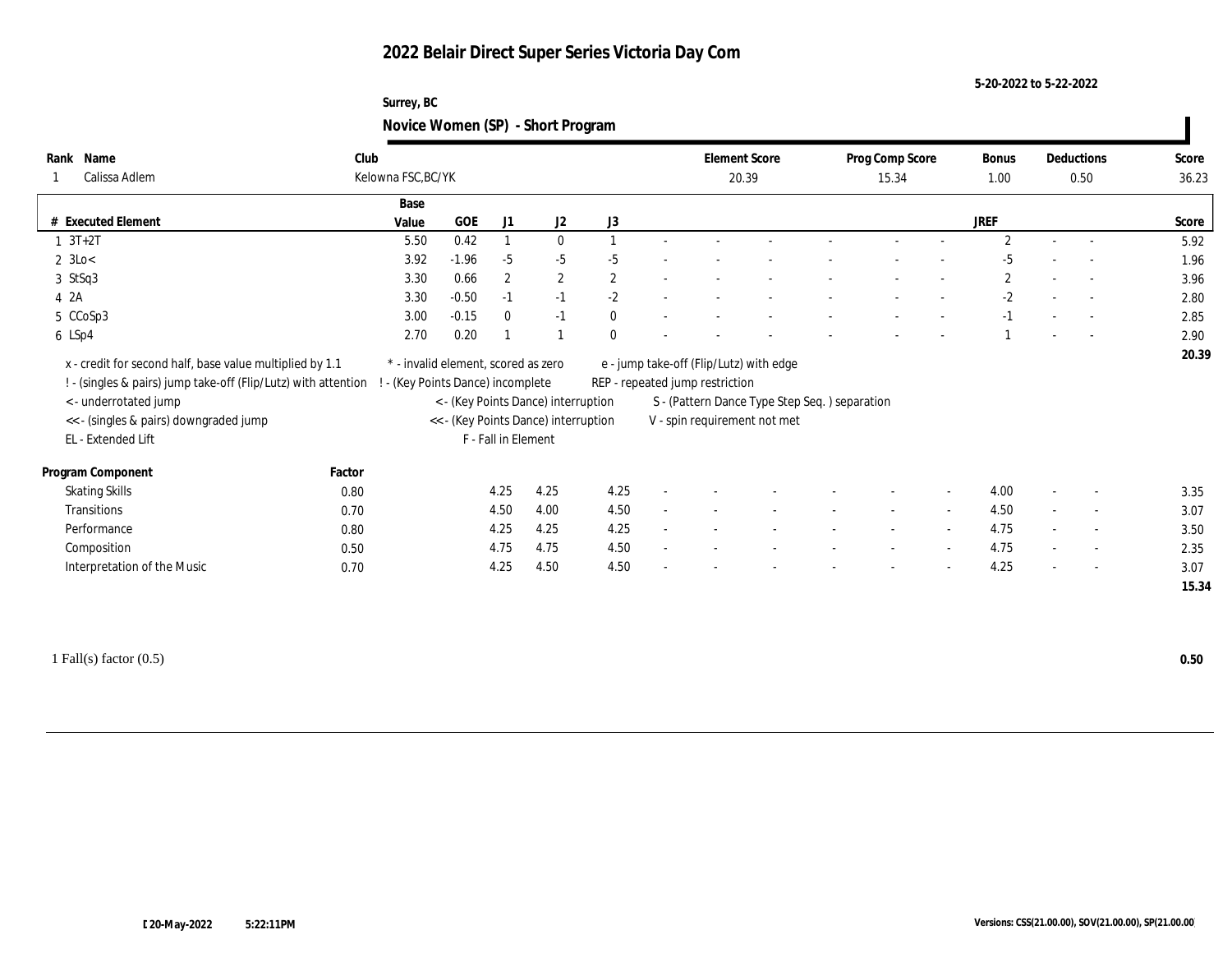### **5-20-2022 to 5-22-2022**

### **Surrey, BC Novice Women (SP) - Short Program**

| Name<br>Rank<br>Sanuli Loku<br>$\mathbf{2}$                                                                                                                                                                        | Club<br>Champs ISC of BC, BC/YK |                                                                                                                                                       |                     |                |              |                          | <b>Element Score</b><br>16.90   |                                                                                                                          | Prog Comp Score<br>13.83 |                          | Bonus<br>2.00 |        | Deductions<br>1.00       | Score<br>31.73 |
|--------------------------------------------------------------------------------------------------------------------------------------------------------------------------------------------------------------------|---------------------------------|-------------------------------------------------------------------------------------------------------------------------------------------------------|---------------------|----------------|--------------|--------------------------|---------------------------------|--------------------------------------------------------------------------------------------------------------------------|--------------------------|--------------------------|---------------|--------|--------------------------|----------------|
|                                                                                                                                                                                                                    | Base                            |                                                                                                                                                       |                     |                |              |                          |                                 |                                                                                                                          |                          |                          |               |        |                          |                |
| # Executed Element                                                                                                                                                                                                 | Value                           | GOE                                                                                                                                                   | J1                  | J <sub>2</sub> | J3           |                          |                                 |                                                                                                                          |                          |                          | <b>JREF</b>   |        |                          | Score          |
| $1 \,$ 3Lzq                                                                                                                                                                                                        | 5.90                            | $-2.66$                                                                                                                                               | $-4$                | $-5$           | $-4$         |                          |                                 |                                                                                                                          |                          |                          | $-5$          |        |                          | 3.24           |
| 2 3Lo+COMBO                                                                                                                                                                                                        | 4.90                            | $-2.45$                                                                                                                                               | $-5$                | $-5$           | $-5$         |                          |                                 |                                                                                                                          |                          |                          | $-5$          |        | $\sim$                   | 2.45           |
| 3 LSp3                                                                                                                                                                                                             | 2.40                            | 0.36                                                                                                                                                  | $\mathbf{0}$        | $\mathbf{2}$   |              | $\overline{\phantom{a}}$ |                                 |                                                                                                                          |                          |                          | 3             | $\sim$ | $\sim$                   | 2.76           |
| 4 2A                                                                                                                                                                                                               | 3.30                            | $-1.65$                                                                                                                                               | $-5$                | $-5$           | $-5$         |                          |                                 |                                                                                                                          |                          |                          | $-5$          |        | $\overline{\phantom{a}}$ | 1.65           |
| 5 StSq3                                                                                                                                                                                                            | 3.30                            | 0.50                                                                                                                                                  | $\overline{1}$      | 1              | $\mathbf{2}$ |                          |                                 |                                                                                                                          |                          |                          | $\mathbf{2}$  |        | $\sim$                   | 3.80           |
| 6 CCoSp2                                                                                                                                                                                                           | 2.50                            | 0.50                                                                                                                                                  | $\mathbf{2}$        | $\mathbf{2}$   |              |                          |                                 |                                                                                                                          |                          |                          | 3             |        | $\overline{\phantom{a}}$ | 3.00           |
| x - credit for second half, base value multiplied by 1.1<br>! - (singles & pairs) jump take-off (Flip/Lutz) with attention<br><- underrotated jump<br><< - (singles & pairs) downgraded jump<br>EL - Extended Lift |                                 | * - invalid element, scored as zero<br>- (Key Points Dance) incomplete<br>< - (Key Points Dance) interruption<br><< - (Key Points Dance) interruption | F - Fall in Element |                |              |                          | REP - repeated jump restriction | e - jump take-off (Flip/Lutz) with edge<br>S - (Pattern Dance Type Step Seq.) separation<br>V - spin requirement not met |                          |                          |               |        |                          |                |
|                                                                                                                                                                                                                    |                                 |                                                                                                                                                       |                     |                |              |                          |                                 |                                                                                                                          |                          |                          |               |        |                          |                |
| Program Component                                                                                                                                                                                                  | Factor                          |                                                                                                                                                       |                     |                |              |                          |                                 |                                                                                                                          |                          |                          |               |        |                          |                |
| <b>Skating Skills</b>                                                                                                                                                                                              | 0.80                            |                                                                                                                                                       | 4.00                | 4.00           | 4.25         | $\overline{\phantom{a}}$ |                                 |                                                                                                                          |                          | $\overline{\phantom{a}}$ | 4.25          |        | $\overline{\phantom{a}}$ | 3.30           |
| Transitions                                                                                                                                                                                                        | 0.70                            |                                                                                                                                                       | 4.25                | 4.25           | 4.00         | $\sim$                   |                                 |                                                                                                                          | $\sim$                   | $\sim$                   | 3.75          |        | $\sim$                   | 2.84           |
| Performance                                                                                                                                                                                                        | 0.80                            |                                                                                                                                                       | 4.00                | 3.75           | 3.75         | $\overline{\phantom{a}}$ |                                 |                                                                                                                          | $\sim$                   | $\sim$                   | 3.25          | $\sim$ | $\overline{\phantom{a}}$ | 2.95           |
| Composition                                                                                                                                                                                                        | 0.50                            |                                                                                                                                                       | 4.25                | 4.25           | 4.00         | $\sim$                   |                                 |                                                                                                                          | $\sim$                   | $\sim$                   | 4.00          |        | $\sim$                   | 2.07           |
| Interpretation of the Music                                                                                                                                                                                        | 0.70                            |                                                                                                                                                       | 4.00                | 4.00           | 3.75         | $\sim$                   |                                 |                                                                                                                          | $\overline{\phantom{a}}$ | $\sim$                   | 3.50          | $\sim$ | $\overline{\phantom{a}}$ | 2.67           |

2 Fall(s) factor (0.5) **1.00**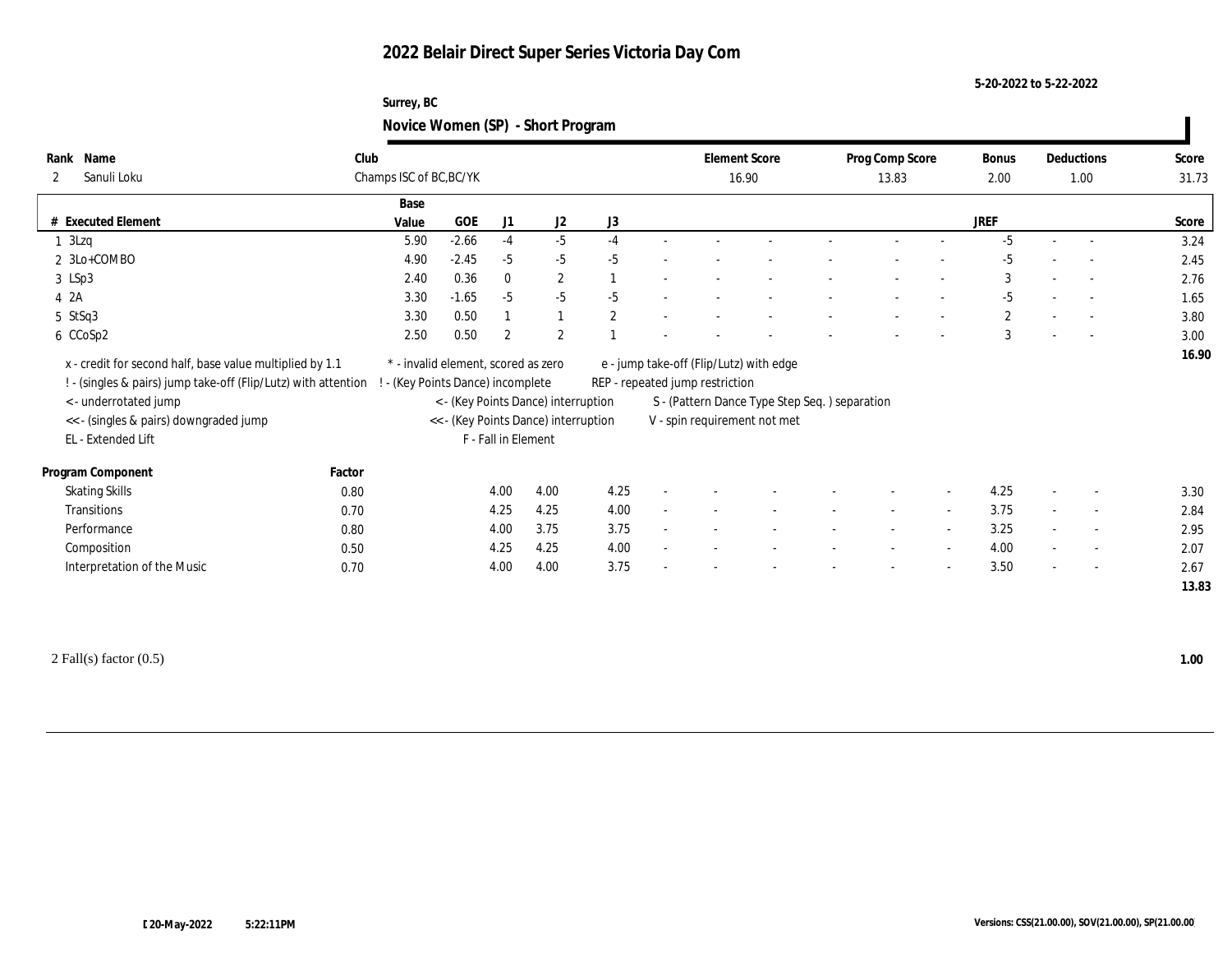### **5-20-2022 to 5-22-2022**

### **Surrey, BC Novice Women (SP) - Short Program**

| Rank<br>Name<br>Alicia Ng<br>3                                                                                             | Club<br>Killarney FSC, BC/YK                                           |         |                     |                                      |      |        | <b>Element Score</b><br>15.63                                              |                                               | Prog Comp Score<br>14.47 |                          | Bonus<br>0.00  |        | Deductions<br>0.00       | Score<br>30.10 |
|----------------------------------------------------------------------------------------------------------------------------|------------------------------------------------------------------------|---------|---------------------|--------------------------------------|------|--------|----------------------------------------------------------------------------|-----------------------------------------------|--------------------------|--------------------------|----------------|--------|--------------------------|----------------|
|                                                                                                                            |                                                                        |         |                     |                                      |      |        |                                                                            |                                               |                          |                          |                |        |                          |                |
|                                                                                                                            | Base                                                                   |         |                     |                                      |      |        |                                                                            |                                               |                          |                          |                |        |                          |                |
| # Executed Element                                                                                                         | Value                                                                  | GOE     | J1                  | J2                                   | J3   |        |                                                                            |                                               |                          |                          | <b>JREF</b>    |        |                          | Score          |
| $1 \text{ } 2A <<$                                                                                                         | 1.10                                                                   | $-0.55$ | $-5$                | $-5$                                 | $-5$ |        |                                                                            |                                               |                          |                          | $-5$           |        | $\overline{\phantom{a}}$ | 0.55           |
| $2 \text{ } 2\text{Lz}+2\text{Lo}$                                                                                         | 3.80                                                                   | 0.21    |                     |                                      | 2    |        |                                                                            |                                               |                          |                          | $\mathbf{0}$   |        | $\sim$                   | 4.01           |
| 3 LSp4                                                                                                                     | 2.70                                                                   | 0.20    | $\mathbf{0}$        | $\mathbf{2}$                         |      |        |                                                                            |                                               |                          |                          | $\mathbf{0}$   |        | $\overline{\phantom{a}}$ | 2.90           |
| 4 StSq2                                                                                                                    | 2.60                                                                   | 0.33    | $\overline{2}$      |                                      | 2    |        |                                                                            |                                               |                          |                          | $\mathbf{0}$   |        | $\overline{\phantom{a}}$ | 2.93           |
| 5 2F                                                                                                                       | 1.80                                                                   | $-0.09$ | $\mathbf{0}$        | $-1$                                 | $-1$ |        |                                                                            |                                               |                          |                          | $\mathbf{0}$   |        | $\overline{\phantom{a}}$ | 1.71           |
| 6 CCoSp3                                                                                                                   | 3.00                                                                   | 0.53    | $\mathbf{2}$        | $\mathbf{2}$                         |      |        |                                                                            |                                               |                          |                          | $\overline{2}$ |        | $\overline{\phantom{a}}$ | 3.53           |
| x - credit for second half, base value multiplied by 1.1<br>! - (singles & pairs) jump take-off (Flip/Lutz) with attention | * - invalid element, scored as zero<br>- (Key Points Dance) incomplete |         |                     |                                      |      |        | e - jump take-off (Flip/Lutz) with edge<br>REP - repeated jump restriction |                                               |                          |                          |                |        |                          | 15.63          |
| < - underrotated jump                                                                                                      |                                                                        |         |                     | < - (Key Points Dance) interruption  |      |        |                                                                            | S - (Pattern Dance Type Step Seq.) separation |                          |                          |                |        |                          |                |
| << - (singles & pairs) downgraded jump                                                                                     |                                                                        |         |                     | << - (Key Points Dance) interruption |      |        |                                                                            | V - spin requirement not met                  |                          |                          |                |        |                          |                |
| EL - Extended Lift                                                                                                         |                                                                        |         | F - Fall in Element |                                      |      |        |                                                                            |                                               |                          |                          |                |        |                          |                |
| Factor<br>Program Component                                                                                                |                                                                        |         |                     |                                      |      |        |                                                                            |                                               |                          |                          |                |        |                          |                |
| <b>Skating Skills</b><br>0.80                                                                                              |                                                                        |         | 5.00                | 4.00                                 | 4.50 |        |                                                                            |                                               |                          | $\sim$                   | 3.50           |        | $\overline{\phantom{a}}$ | 3.40           |
| Transitions<br>0.70                                                                                                        |                                                                        |         | 4.25                | 3.75                                 | 4.00 | $\sim$ |                                                                            |                                               | $\sim$                   | $\sim$                   | 3.50           | $\sim$ | $\sim$                   | 2.72           |
| Performance<br>0.80                                                                                                        |                                                                        |         | 4.50                | 4.00                                 | 4.25 | ٠      |                                                                            |                                               | $\overline{\phantom{a}}$ | $\sim$                   | 4.00           | $\sim$ | $\overline{\phantom{a}}$ | 3.35           |
| Composition<br>0.50                                                                                                        |                                                                        |         | 4.50                | 4.25                                 | 4.25 |        |                                                                            |                                               |                          | $\sim$                   | 4.25           | $\sim$ | $\sim$                   | 2.16           |
| Interpretation of the Music<br>0.70                                                                                        |                                                                        |         | 4.50                | 3.75                                 | 4.00 |        |                                                                            |                                               |                          | $\overline{\phantom{0}}$ | 4.00           | $\sim$ | $\overline{\phantom{a}}$ | 2.84           |
|                                                                                                                            |                                                                        |         |                     |                                      |      |        |                                                                            |                                               |                          |                          |                |        |                          | 14.47          |

ı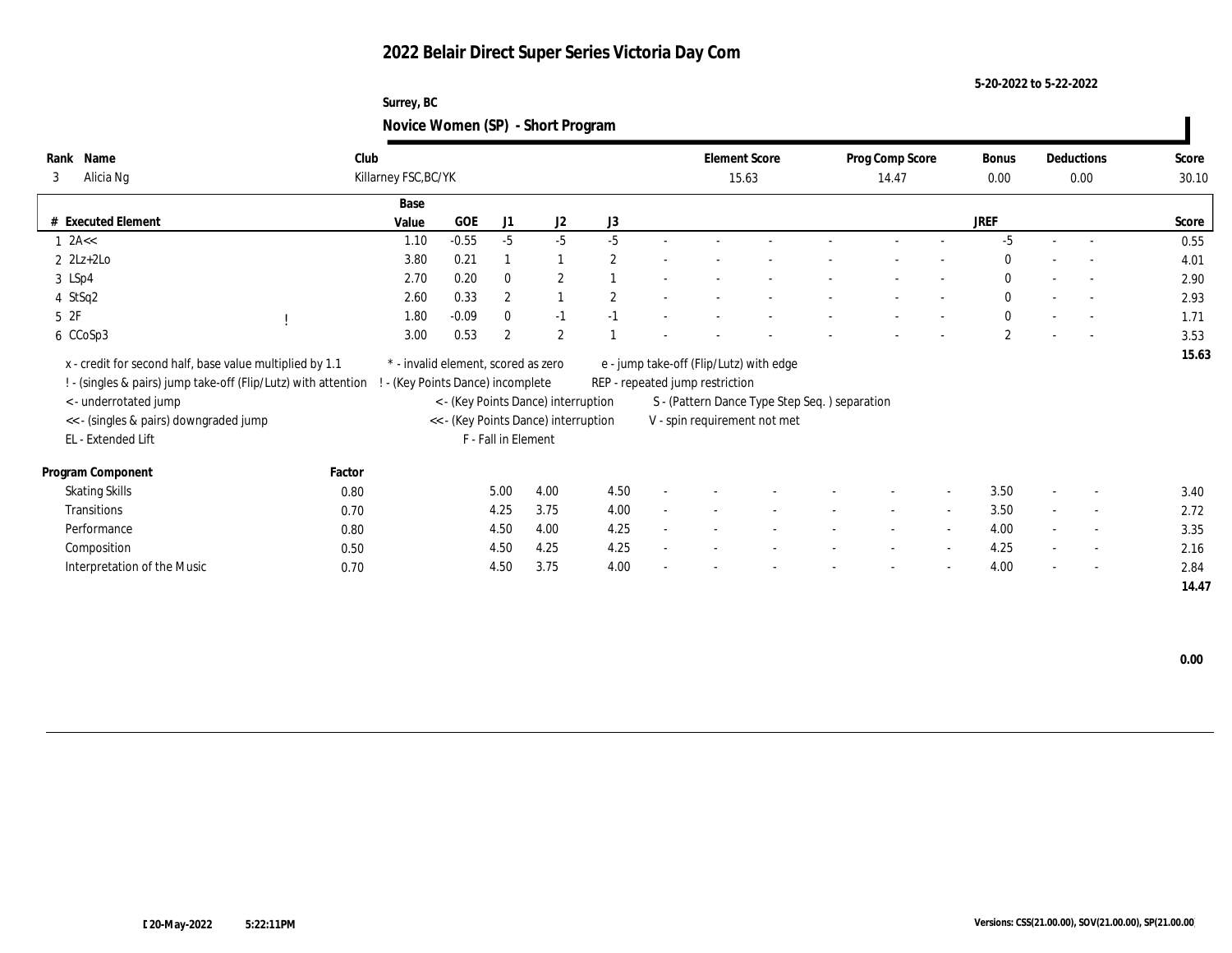### **5-20-2022 to 5-22-2022**

### **Surrey, BC Novice Women (SP) - Short Program**

| Name<br>Rank<br>Audrey Thiriar-Moore                                                 | Club<br>Killarney FSC, BC/YK |                                 |                     |                                                                             |          | <b>Element Score</b><br>16.27   |                                                                               | Prog Comp Score<br>13.99 |                          | Bonus<br>0.00 | Deductions<br>0.50       | Score<br>29.76 |
|--------------------------------------------------------------------------------------|------------------------------|---------------------------------|---------------------|-----------------------------------------------------------------------------|----------|---------------------------------|-------------------------------------------------------------------------------|--------------------------|--------------------------|---------------|--------------------------|----------------|
|                                                                                      |                              | Base                            |                     |                                                                             |          |                                 |                                                                               |                          |                          |               |                          |                |
| # Executed Element                                                                   |                              | GOE<br>Value                    | J1                  | J <sub>2</sub>                                                              | J3       |                                 |                                                                               |                          |                          | <b>JREF</b>   |                          | Score          |
| $12F+2T$                                                                             |                              | 0.23<br>3.10                    | $\mathbf{1}$        |                                                                             | 2        |                                 |                                                                               |                          |                          |               | $\overline{\phantom{a}}$ | 3.33           |
| $2$ $2$ Lz                                                                           |                              | 0.21<br>2.10                    |                     |                                                                             |          |                                 |                                                                               |                          |                          |               | $\overline{\phantom{a}}$ | 2.31           |
| $3$ 2A $\lt$                                                                         |                              | $-0.55$<br>1.10                 | $-5$                | $-5$                                                                        | $-5$     |                                 |                                                                               |                          |                          | -5            | $\overline{\phantom{a}}$ | 0.55           |
| 4 LSp3                                                                               |                              | 2.40<br>0.12                    | $\mathbf{0}$        | $\mathbf{1}$                                                                |          |                                 |                                                                               |                          |                          | $\bf{0}$      | $\overline{\phantom{a}}$ | 2.52           |
| 5 StSq3                                                                              |                              | 0.41<br>3.30                    | $\mathbf{2}$        | $\bf{0}$                                                                    |          |                                 |                                                                               |                          |                          | $\mathbf{2}$  | $\overline{\phantom{a}}$ | 3.71           |
| 6 CCoSp4                                                                             |                              | 0.35<br>3.50                    |                     | $\mathbf{2}$                                                                | $\Omega$ |                                 |                                                                               |                          |                          |               | $\overline{\phantom{a}}$ | 3.85           |
| ! - (singles & pairs) jump take-off (Flip/Lutz) with attention !                     |                              |                                 |                     |                                                                             |          |                                 |                                                                               |                          |                          |               |                          |                |
| <- underrotated jump<br><< - (singles & pairs) downgraded jump<br>EL - Extended Lift |                              | - (Key Points Dance) incomplete | F - Fall in Element | < - (Key Points Dance) interruption<br><< - (Key Points Dance) interruption |          | REP - repeated jump restriction | S - (Pattern Dance Type Step Seq.) separation<br>V - spin requirement not met |                          |                          |               |                          |                |
| Program Component                                                                    | Factor                       |                                 |                     |                                                                             |          |                                 |                                                                               |                          |                          |               |                          |                |
| <b>Skating Skills</b>                                                                | 0.80                         |                                 | 4.25                | 3.50                                                                        | 4.25     |                                 |                                                                               |                          |                          | 4.25          | $\overline{\phantom{a}}$ | 3.25           |
| Transitions                                                                          | 0.70                         |                                 | 4.00                | 3.25                                                                        | 3.75     |                                 |                                                                               |                          |                          | 3.75          | $\overline{\phantom{a}}$ | 2.58           |
| Performance                                                                          | 0.80                         |                                 | 4.00                | 3.75                                                                        | 4.00     |                                 |                                                                               |                          | $\sim$                   | 4.50          | $\overline{\phantom{a}}$ | 3.25           |
| Composition                                                                          | 0.50                         |                                 | 4.00                | 3.75                                                                        | 4.00     |                                 |                                                                               |                          | $\overline{\phantom{a}}$ | 4.75          | $\overline{\phantom{a}}$ | 2.07           |
| Interpretation of the Music                                                          | 0.70                         |                                 | 4.25                | 3.50                                                                        | 3.75     |                                 |                                                                               |                          |                          | 4.75          | $\overline{\phantom{a}}$ | 2.84           |

1 Fall(s) factor (0.5) **0.50**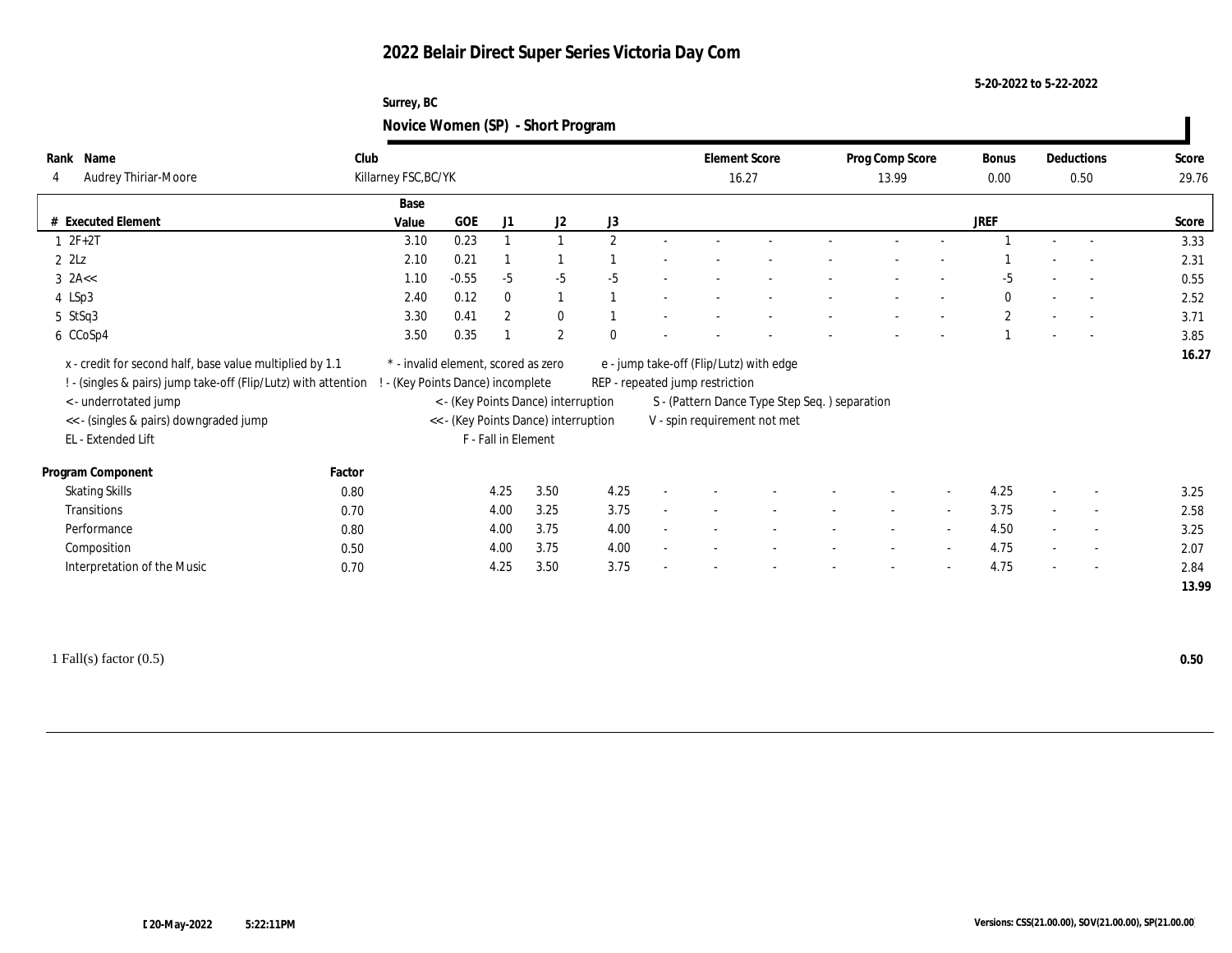### **5-20-2022 to 5-22-2022**

### **Surrey, BC Novice Women (SP) - Short Program**

| Name<br>Rank                                                   | Club                                |         |                     |                                      |          |        |                                 | <b>Element Score</b>                          |                          |                          | Bonus        |        | Deductions               | Score |
|----------------------------------------------------------------|-------------------------------------|---------|---------------------|--------------------------------------|----------|--------|---------------------------------|-----------------------------------------------|--------------------------|--------------------------|--------------|--------|--------------------------|-------|
|                                                                |                                     |         |                     |                                      |          |        |                                 |                                               | Prog Comp Score          |                          |              |        |                          |       |
| Bella Han<br>5                                                 | Sunset FSC, BC/YK                   |         |                     |                                      |          |        | 15.91                           |                                               | 13.63                    |                          | $0.00\,$     |        | 0.00                     | 29.54 |
|                                                                | Base                                |         |                     |                                      |          |        |                                 |                                               |                          |                          |              |        |                          |       |
| # Executed Element                                             | Value                               | GOE     | J1                  | J2                                   | J3       |        |                                 |                                               |                          |                          | <b>JREF</b>  |        |                          | Score |
| 1 2A                                                           | 3.30                                | $-0.91$ | $-3$                | $-3$                                 | $-2$     |        |                                 |                                               |                          |                          | $-3$         |        | $\overline{a}$           | 2.39  |
| 2 $3S<+2T$                                                     | 4.74                                | $-1.64$ | $-5$                | $-5$                                 | $-4$     |        |                                 |                                               |                          |                          | $-5$         |        | $\overline{\phantom{a}}$ | 3.10  |
| 3 2F                                                           | 1.80                                | $-0.23$ | $-2$                | $-1$                                 | $\theta$ |        |                                 |                                               |                          |                          | $-2$         |        | $\overline{\phantom{a}}$ | 1.57  |
| 4 LSp1                                                         | 1.50                                | $-0.04$ | $-1$                | $\bf{0}$                             | $\Omega$ |        |                                 |                                               |                          |                          | $\mathbf{0}$ |        | $\overline{a}$           | 1.46  |
| 5 StSq3                                                        | 3.30                                | 0.33    |                     |                                      |          |        |                                 |                                               |                          |                          |              |        | $\overline{\phantom{a}}$ | 3.63  |
| 6 CCoSp4                                                       | 3.50                                | 0.26    | $\bf{0}$            |                                      |          |        |                                 |                                               |                          |                          |              |        | $\overline{a}$           | 3.76  |
| x - credit for second half, base value multiplied by 1.1       | * - invalid element, scored as zero |         |                     |                                      |          |        |                                 | e - jump take-off (Flip/Lutz) with edge       |                          |                          |              |        |                          | 15.91 |
| ! - (singles & pairs) jump take-off (Flip/Lutz) with attention | (Key Points Dance) incomplete       |         |                     |                                      |          |        | REP - repeated jump restriction |                                               |                          |                          |              |        |                          |       |
| <- underrotated jump                                           |                                     |         |                     | < - (Key Points Dance) interruption  |          |        |                                 | S - (Pattern Dance Type Step Seq.) separation |                          |                          |              |        |                          |       |
| << - (singles & pairs) downgraded jump                         |                                     |         |                     | << - (Key Points Dance) interruption |          |        |                                 | V - spin requirement not met                  |                          |                          |              |        |                          |       |
| EL - Extended Lift                                             |                                     |         | F - Fall in Element |                                      |          |        |                                 |                                               |                          |                          |              |        |                          |       |
|                                                                |                                     |         |                     |                                      |          |        |                                 |                                               |                          |                          |              |        |                          |       |
| Program Component                                              | Factor                              |         |                     |                                      |          |        |                                 |                                               |                          |                          |              |        |                          |       |
| <b>Skating Skills</b>                                          | 0.80                                |         | 4.00                | 4.00                                 | 4.25     |        |                                 |                                               |                          | $\sim$                   | 3.75         |        | $\overline{\phantom{a}}$ | 3.20  |
| Transitions                                                    | 0.70                                |         | 3.75                | 3.75                                 | 4.00     | $\sim$ |                                 |                                               | $\overline{\phantom{a}}$ | $\overline{\phantom{a}}$ | 3.50         | $\sim$ | $\sim$                   | 2.63  |
| Performance                                                    | 0.80                                |         | 3.75                | 4.25                                 | 4.25     | $\sim$ |                                 |                                               | $\sim$                   | $\sim$                   | 3.25         | $\sim$ | $\sim$                   | 3.10  |
| Composition                                                    | 0.50                                |         | 4.00                | 4.25                                 | 4.25     |        |                                 |                                               |                          | $\sim$                   | 3.75         | $\sim$ | $\overline{\phantom{a}}$ | 2.03  |
| Interpretation of the Music                                    | 0.70                                |         | 3.75                | 4.00                                 | 4.00     |        |                                 |                                               |                          | $\overline{\phantom{a}}$ | 3.50         | $\sim$ | $\overline{\phantom{a}}$ | 2.67  |
|                                                                |                                     |         |                     |                                      |          |        |                                 |                                               |                          |                          |              |        |                          | 13.63 |

 **0.00**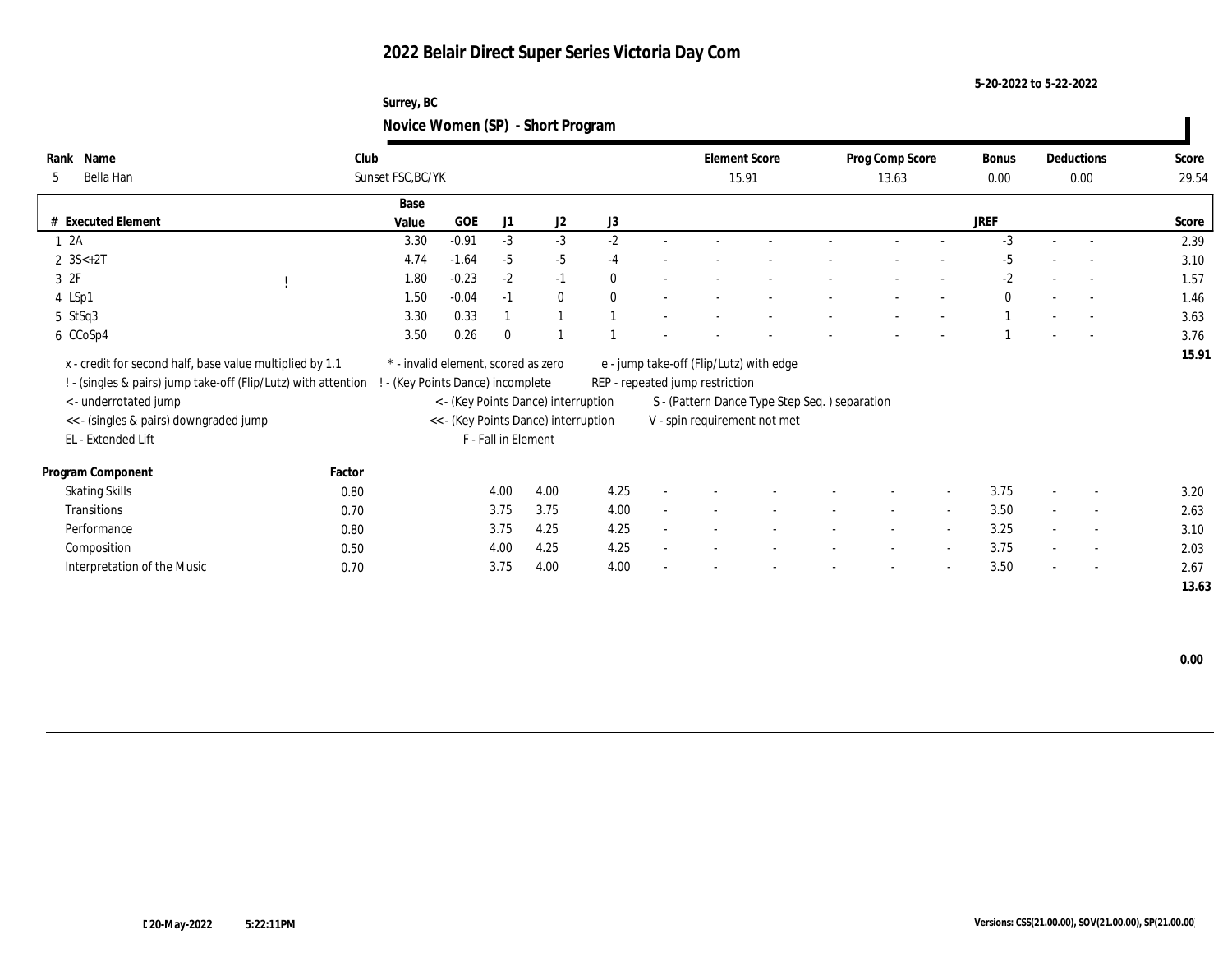### **Surrey, BC Novice Women (SP) - Short Program**

|                                                                |        |                                     |         |                     |                                      | $\tilde{\phantom{a}}$ |                                 |                                               |                 |                          |             |                          |       |
|----------------------------------------------------------------|--------|-------------------------------------|---------|---------------------|--------------------------------------|-----------------------|---------------------------------|-----------------------------------------------|-----------------|--------------------------|-------------|--------------------------|-------|
| Name<br>Rank                                                   | Club   |                                     |         |                     |                                      |                       |                                 | <b>Element Score</b>                          | Prog Comp Score |                          | Bonus       | Deductions               | Score |
| Julia Datsky<br>6                                              |        | Champs ISC of BC, BC/YK             |         |                     |                                      |                       |                                 | 15.70                                         | 13.73           |                          | $0.00\,$    | 0.00                     | 29.43 |
|                                                                |        | Base                                |         |                     |                                      |                       |                                 |                                               |                 |                          |             |                          |       |
| # Executed Element                                             |        | Value                               | GOE     | J1                  | J2                                   | J3                    |                                 |                                               |                 |                          | <b>JREF</b> |                          | Score |
| $1 \ \text{2A}$                                                |        | 2.64                                | $-0.53$ | $-2$                | $-2$                                 | $-2$                  |                                 |                                               |                 |                          | $-2$        |                          | 2.11  |
| 2ZF                                                            |        | 1.80                                | $-0.18$ | $-1$                | $-1$                                 | $-1$                  |                                 |                                               |                 |                          | $-1$        |                          | 1.62  |
| 3 CSp3                                                         |        | 2.30                                | 0.17    | $\mathbf{0}$        | $\mathbf{2}$                         | $\theta$              |                                 |                                               |                 |                          |             |                          | 2.47  |
| 4 StSq2                                                        |        | 2.60                                | 0.20    | $\mathbf{0}$        | $\mathbf{1}$                         | $\theta$              |                                 |                                               |                 |                          | 2           |                          | 2.80  |
| $5 \text{ } 2\text{L}z + 2\text{L}o$                           |        | 3.80                                | 0.05    | $\mathbf{0}$        | $\bf{0}$                             | $\theta$              |                                 |                                               |                 |                          |             |                          | 3.85  |
| 6 CCoSp3                                                       |        | 3.00                                | $-0.15$ | $-1$                | $\mathbf{0}$                         | $-1$                  |                                 |                                               |                 |                          | $\Omega$    | $\overline{a}$           | 2.85  |
| x - credit for second half, base value multiplied by 1.1       |        | * - invalid element, scored as zero |         |                     |                                      |                       |                                 | e - jump take-off (Flip/Lutz) with edge       |                 |                          |             |                          | 15.70 |
|                                                                |        |                                     |         |                     |                                      |                       | REP - repeated jump restriction |                                               |                 |                          |             |                          |       |
| ! - (singles & pairs) jump take-off (Flip/Lutz) with attention |        | - (Key Points Dance) incomplete     |         |                     |                                      |                       |                                 |                                               |                 |                          |             |                          |       |
| < - underrotated jump                                          |        |                                     |         |                     | < - (Key Points Dance) interruption  |                       |                                 | S - (Pattern Dance Type Step Seq.) separation |                 |                          |             |                          |       |
| << - (singles & pairs) downgraded jump                         |        |                                     |         |                     | << - (Key Points Dance) interruption |                       |                                 | V - spin requirement not met                  |                 |                          |             |                          |       |
| EL - Extended Lift                                             |        |                                     |         | F - Fall in Element |                                      |                       |                                 |                                               |                 |                          |             |                          |       |
| Program Component                                              | Factor |                                     |         |                     |                                      |                       |                                 |                                               |                 |                          |             |                          |       |
| <b>Skating Skills</b>                                          | 0.80   |                                     |         | 4.00                | 3.75                                 | 3.50                  |                                 |                                               |                 |                          | 4.50        | $\overline{\phantom{a}}$ | 3.15  |
| Transitions                                                    | 0.70   |                                     |         | 3.75                | 3.50                                 | 3.50                  |                                 |                                               |                 | $\overline{\phantom{a}}$ | 3.75        | $\overline{\phantom{a}}$ | 2.54  |
| Performance                                                    | 0.80   |                                     |         | 4.00                | 4.00                                 | 3.75                  |                                 |                                               |                 | $\sim$                   | 4.50        | $\overline{\phantom{a}}$ | 3.25  |
| Composition                                                    | 0.50   |                                     |         | 4.00                | 4.25                                 | 4.00                  |                                 |                                               |                 | $\overline{\phantom{a}}$ | 4.25        | $\overline{\phantom{a}}$ | 2.07  |
| Interpretation of the Music                                    | 0.70   |                                     |         | 4.00                | 3.75                                 | 3.75                  |                                 |                                               |                 |                          | 4.00        | $\overline{\phantom{a}}$ | 2.72  |
|                                                                |        |                                     |         |                     |                                      |                       |                                 |                                               |                 |                          |             |                          | 13.73 |

 $\mathbf{I}$ 

**5-20-2022 to 5-22-2022**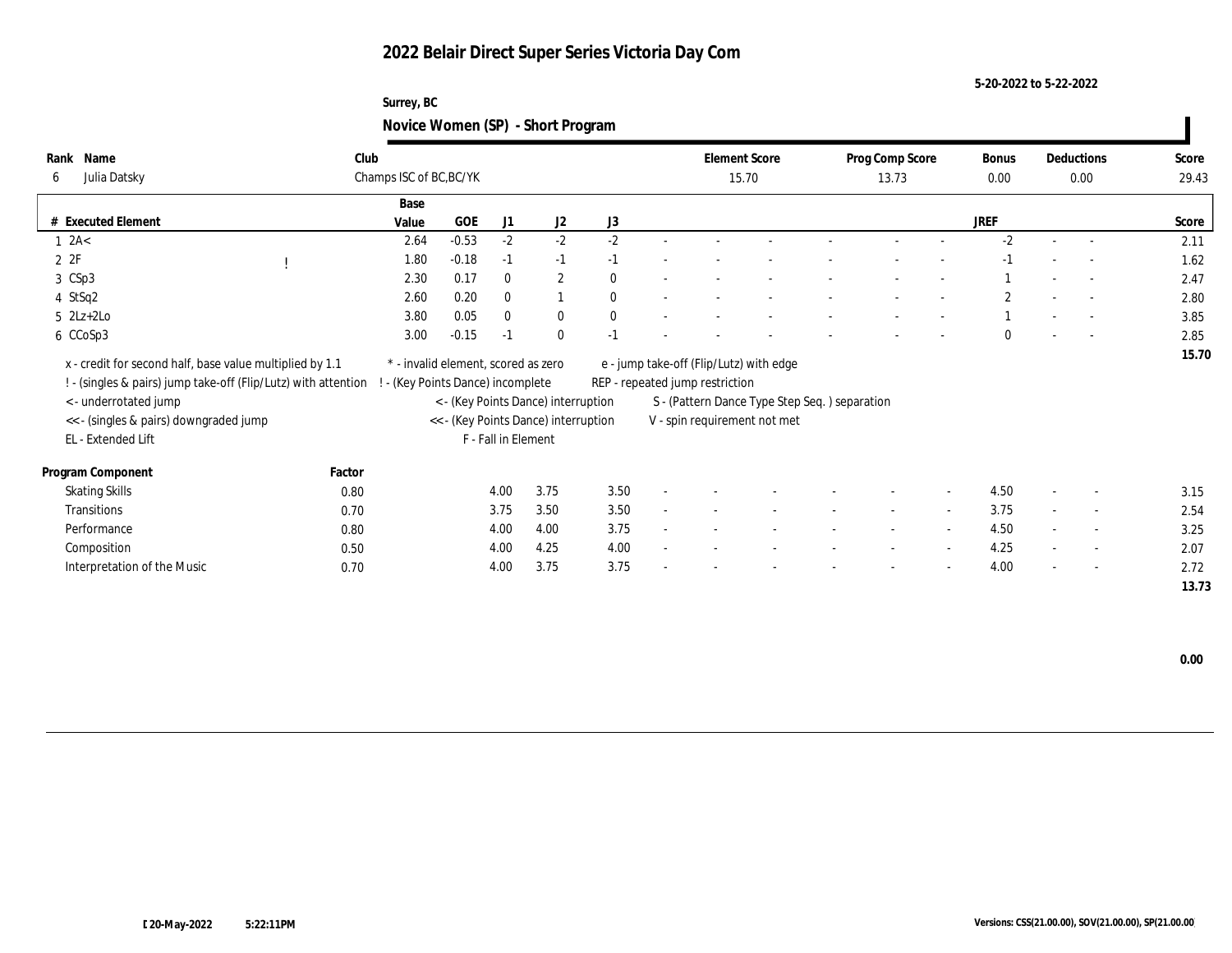### **5-20-2022 to 5-22-2022**

### **Surrey, BC Novice Women (SP) - Short Program**

| Name<br>Rank<br>Ava Sanderson<br>7                             | Club<br>Kelowna FSC, BC/YK |                                      |                     |                                     |          | <b>Element Score</b>            | 14.88                                         | Prog Comp Score<br>14.39 |                          | Bonus<br>0.00  |        | Deductions<br>0.00       | Score<br>29.27 |
|----------------------------------------------------------------|----------------------------|--------------------------------------|---------------------|-------------------------------------|----------|---------------------------------|-----------------------------------------------|--------------------------|--------------------------|----------------|--------|--------------------------|----------------|
|                                                                | Base                       |                                      |                     |                                     |          |                                 |                                               |                          |                          |                |        |                          |                |
| # Executed Element                                             | Value                      | GOE                                  | J1                  | J2                                  | J3       |                                 |                                               |                          |                          | <b>JREF</b>    |        |                          | Score          |
| $1 \t1A$                                                       | 1.10                       | 0.17                                 |                     | $\mathbf{2}$                        |          |                                 |                                               |                          |                          | $\overline{2}$ |        | $\overline{a}$           | 1.27           |
| $2$ $2Lz+2T$                                                   | 3.40                       | $-0.05$                              | $\bf{0}$            | $\bf{0}$                            | $\theta$ |                                 |                                               |                          |                          | $-1$           |        | $\overline{a}$           | 3.35           |
| $3 \t2F(e)$                                                    | 1.44                       | $-0.36$                              | $-2$                | $-2$                                | $-3$     |                                 |                                               |                          |                          | $-3$           |        | $\overline{a}$           | 1.08           |
| 4 CCoSp4                                                       | 3.50                       | 0.35                                 |                     | $\mathbf{1}$                        |          |                                 |                                               |                          |                          |                |        | $\overline{a}$           | 3.85           |
| 5 StSq2                                                        | 2.60                       | 0.33                                 |                     | $\overline{2}$                      |          |                                 |                                               |                          |                          |                |        |                          | 2.93           |
| 6 LSp3                                                         | 2.40                       | 0.00                                 | $-1$                |                                     | $\theta$ |                                 |                                               |                          |                          | $\Omega$       |        | $\overline{\phantom{a}}$ | 2.40           |
| x - credit for second half, base value multiplied by 1.1       |                            | * - invalid element, scored as zero  |                     |                                     |          |                                 | e - jump take-off (Flip/Lutz) with edge       |                          |                          |                |        |                          | 14.88          |
| ! - (singles & pairs) jump take-off (Flip/Lutz) with attention |                            | (Key Points Dance) incomplete        |                     |                                     |          | REP - repeated jump restriction |                                               |                          |                          |                |        |                          |                |
| <- underrotated jump                                           |                            |                                      |                     | < - (Key Points Dance) interruption |          |                                 | S - (Pattern Dance Type Step Seq.) separation |                          |                          |                |        |                          |                |
| << - (singles & pairs) downgraded jump                         |                            | << - (Key Points Dance) interruption |                     |                                     |          |                                 | V - spin requirement not met                  |                          |                          |                |        |                          |                |
| EL - Extended Lift                                             |                            |                                      | F - Fall in Element |                                     |          |                                 |                                               |                          |                          |                |        |                          |                |
| Program Component                                              | Factor                     |                                      |                     |                                     |          |                                 |                                               |                          |                          |                |        |                          |                |
| <b>Skating Skills</b>                                          | 0.80                       |                                      | 4.00                | 4.25                                | 4.00     |                                 |                                               |                          | $\overline{\phantom{a}}$ | 3.50           |        | $\sim$                   | 3.15           |
| Transitions                                                    | 0.70                       |                                      | 4.00                | 4.50                                | 4.25     |                                 |                                               | $\sim$                   | $\sim$                   | 4.00           |        | $\sim$                   | 2.93           |
| Performance                                                    | 0.80                       |                                      | 4.25                | 4.00                                | 4.25     |                                 |                                               | $\sim$                   | $\sim$                   | 4.25           | $\sim$ | $\sim$                   | 3.35           |
| Composition                                                    | 0.50                       |                                      | 4.25                | 4.50                                | 4.00     |                                 |                                               |                          | $\sim$                   | 3.75           | $\sim$ | $\overline{\phantom{a}}$ | 2.07           |
| Interpretation of the Music                                    | 0.70                       |                                      | 4.25                | 4.25                                | 4.25     |                                 |                                               |                          | $\sim$                   | 3.75           | $\sim$ | $\overline{\phantom{a}}$ | 2.89           |
|                                                                |                            |                                      |                     |                                     |          |                                 |                                               |                          |                          |                |        |                          | 14.39          |

 **0.00**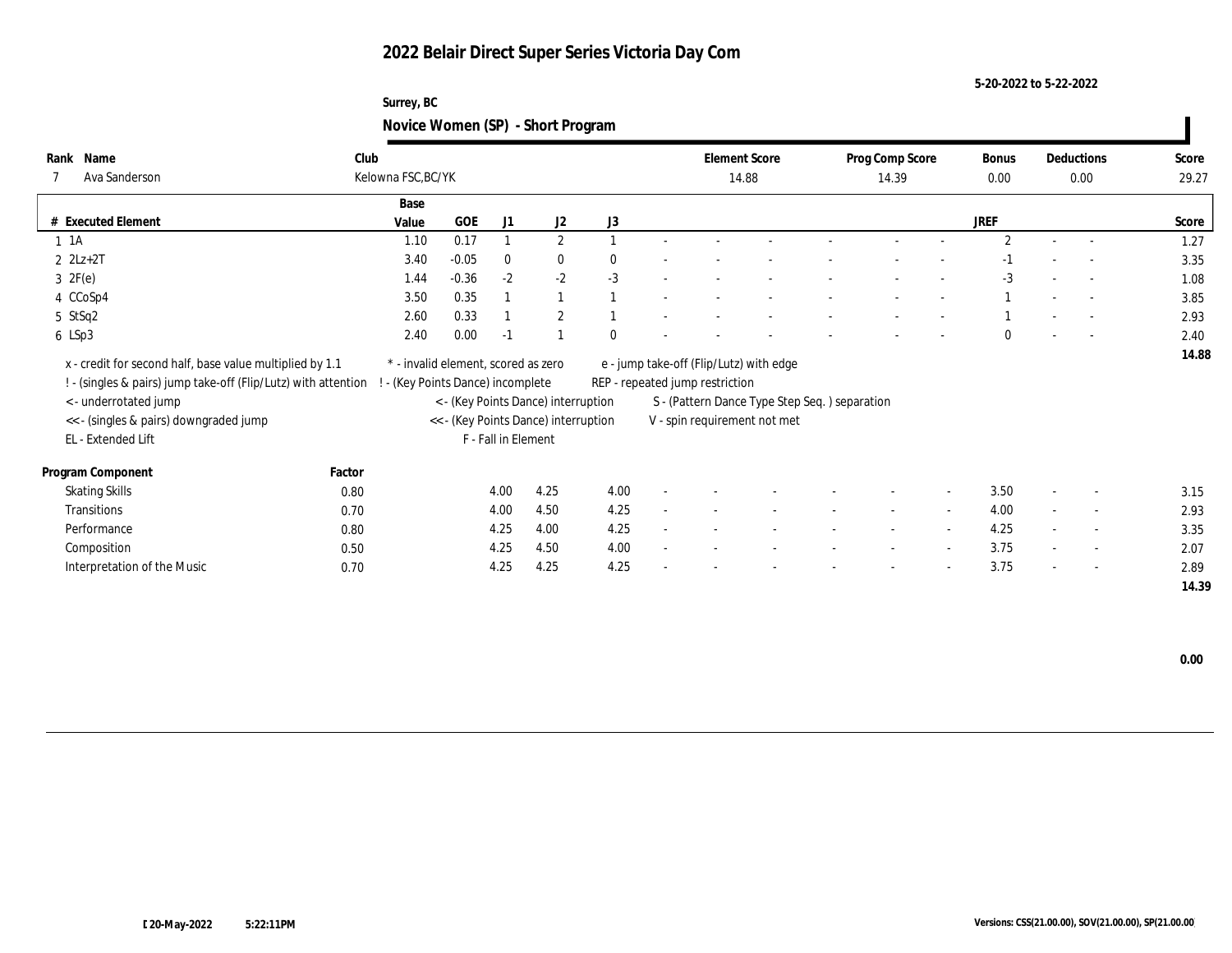### **5-20-2022 to 5-22-2022**

### **Surrey, BC Novice Women (SP) - Short Program**

| Rank<br>Name                                                   | Club                                |                               |                     |                                      |          |        | <b>Element Score</b>            |                                               | Prog Comp Score          |                          | Bonus         |        | Deductions               | Score |
|----------------------------------------------------------------|-------------------------------------|-------------------------------|---------------------|--------------------------------------|----------|--------|---------------------------------|-----------------------------------------------|--------------------------|--------------------------|---------------|--------|--------------------------|-------|
| Sophie Sanderson<br>8                                          | Kelowna FSC, BC/YK                  |                               |                     |                                      |          |        | 14.64                           |                                               | 13.51                    |                          | $0.00\,$      |        | 0.00                     | 28.15 |
|                                                                | Base                                |                               |                     |                                      |          |        |                                 |                                               |                          |                          |               |        |                          |       |
| # Executed Element                                             | Value                               | GOE                           | J1                  | J2                                   | J3       |        |                                 |                                               |                          |                          | <b>JREF</b>   |        |                          | Score |
| $1 \t1A$                                                       | 1.10                                | 0.11                          |                     | $\mathbf{1}$                         | $\theta$ |        |                                 |                                               |                          |                          | $\mathcal{P}$ |        | $\sim$                   | 1.21  |
| $2 \text{ } 2Lz + 2T$                                          | 3.40                                | $0.00\,$                      | $\mathbf{0}$        | $\mathbf{0}$                         | $\Omega$ |        |                                 |                                               |                          |                          | $\Omega$      |        | $\sim$                   | 3.40  |
| 3 LSp4                                                         | 2.70                                | 0.07                          | $\mathbf{0}$        | $\mathbf{1}$                         | $-1$     |        |                                 |                                               |                          |                          |               |        | $\sim$                   | 2.77  |
| 4 2F                                                           | 1.80                                | $-0.14$                       | $-1$                | $-1$                                 | $-1$     |        |                                 |                                               |                          |                          | $\mathbf{0}$  |        | $\overline{a}$           | 1.66  |
| 5 StSq2                                                        | 2.60                                | 0.00                          |                     | $\bf{0}$                             | $\theta$ |        |                                 |                                               |                          |                          | $-1$          |        |                          | 2.60  |
| 6 CCoSp3                                                       | 3.00                                | 0.00                          | $\theta$            |                                      | $-1$     |        |                                 |                                               |                          |                          | $\Omega$      |        | $\overline{a}$           | 3.00  |
| x - credit for second half, base value multiplied by 1.1       | * - invalid element, scored as zero |                               |                     |                                      |          |        |                                 | e - jump take-off (Flip/Lutz) with edge       |                          |                          |               |        |                          | 14.64 |
| ! - (singles & pairs) jump take-off (Flip/Lutz) with attention |                                     | (Key Points Dance) incomplete |                     |                                      |          |        | REP - repeated jump restriction |                                               |                          |                          |               |        |                          |       |
| < - underrotated jump                                          |                                     |                               |                     | < - (Key Points Dance) interruption  |          |        |                                 | S - (Pattern Dance Type Step Seq.) separation |                          |                          |               |        |                          |       |
| << - (singles & pairs) downgraded jump                         |                                     |                               |                     | << - (Key Points Dance) interruption |          |        |                                 | V - spin requirement not met                  |                          |                          |               |        |                          |       |
| EL - Extended Lift                                             |                                     |                               | F - Fall in Element |                                      |          |        |                                 |                                               |                          |                          |               |        |                          |       |
|                                                                |                                     |                               |                     |                                      |          |        |                                 |                                               |                          |                          |               |        |                          |       |
| Program Component                                              | Factor                              |                               |                     |                                      |          |        |                                 |                                               |                          |                          |               |        |                          |       |
| <b>Skating Skills</b>                                          | 0.80                                |                               | 3.75                | 3.75                                 | 3.50     |        |                                 |                                               |                          | $\overline{\phantom{a}}$ | 3.50          |        | $\overline{\phantom{a}}$ | 2.90  |
| Transitions                                                    | 0.70                                |                               | 3.75                | 4.00                                 | 3.50     | $\sim$ |                                 |                                               | $\overline{\phantom{a}}$ | $\overline{\phantom{a}}$ | 4.25          |        | $\sim$                   | 2.72  |
| Performance                                                    | 0.80                                |                               | 4.00                | 4.25                                 | 3.75     | $\sim$ |                                 |                                               | $\overline{\phantom{a}}$ | $\overline{\phantom{a}}$ | 3.50          | $\sim$ | $\overline{\phantom{a}}$ | 3.10  |
| Composition                                                    | 0.50                                |                               | 4.25                | 4.50                                 | 3.75     | $\sim$ |                                 |                                               | $\overline{\phantom{a}}$ | $\sim$                   | 4.00          | $\sim$ | $\overline{\phantom{a}}$ | 2.07  |
| Interpretation of the Music                                    | 0.70                                |                               | 4.00                | 4.00                                 | 3.75     |        |                                 |                                               |                          | $\overline{\phantom{a}}$ | 3.75          | $\sim$ | $\overline{\phantom{a}}$ | 2.72  |
|                                                                |                                     |                               |                     |                                      |          |        |                                 |                                               |                          |                          |               |        |                          | 13.51 |

 $\overline{\phantom{a}}$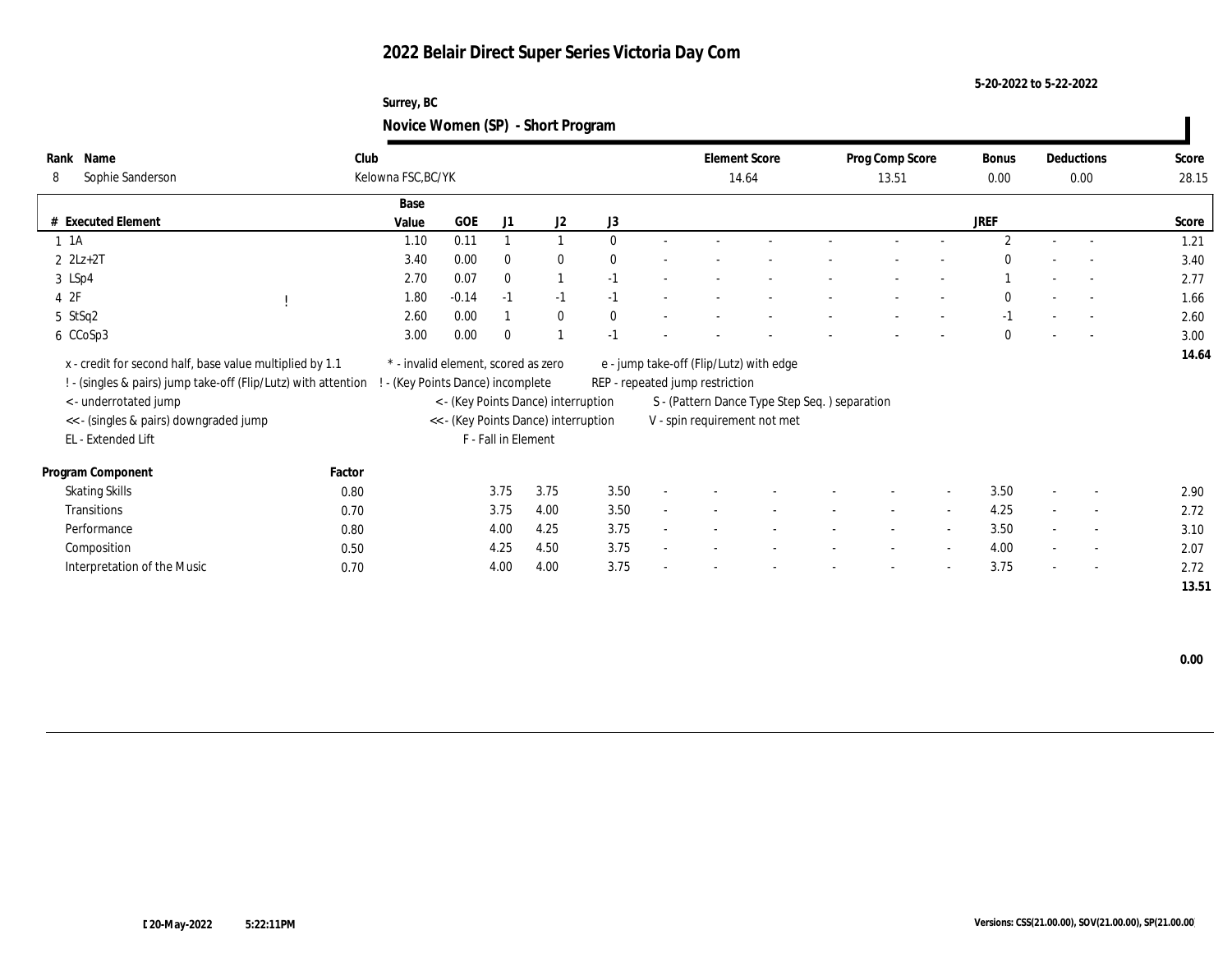### **Surrey, BC Novice Women (SP) - Short Program**

|                                                                |        |                                     |         |                     |                                      | $\tilde{\phantom{a}}$ |                                 |                                               |                 |                          |              |                          |       |
|----------------------------------------------------------------|--------|-------------------------------------|---------|---------------------|--------------------------------------|-----------------------|---------------------------------|-----------------------------------------------|-----------------|--------------------------|--------------|--------------------------|-------|
| Name<br>Rank                                                   | Club   |                                     |         |                     |                                      |                       | <b>Element Score</b>            |                                               | Prog Comp Score |                          | Bonus        | Deductions               | Score |
| Carina Chan<br>9                                               |        | Burnaby FSC, BC/YK                  |         |                     |                                      |                       |                                 | 14.14                                         | 12.56           |                          | $0.00\,$     | 0.00                     | 26.70 |
|                                                                |        | Base                                |         |                     |                                      |                       |                                 |                                               |                 |                          |              |                          |       |
| # Executed Element                                             |        | Value                               | GOE     | J1                  | J2                                   | J3                    |                                 |                                               |                 |                          | JREF         |                          | Score |
| $1 \quad 2Lz+2T$                                               |        | 3.40                                | 0.05    | $\bf{0}$            | $\bf{0}$                             | $\mathbf{0}$          |                                 |                                               |                 |                          |              |                          | 3.45  |
| $2 \t2A$                                                       |        | 3.30                                | $-0.50$ | $-1$                | $-2$                                 | $-1$                  |                                 |                                               |                 |                          | $-2$         |                          | 2.80  |
| 3 CSp2                                                         |        | 1.80                                | $-0.09$ | $\bf{0}$            | $-1$                                 | $-1$                  |                                 |                                               |                 |                          | $\mathbf{0}$ |                          | 1.71  |
| 4 StSq2                                                        |        | 2.60                                | $-0.07$ | $\mathbf{0}$        | $\bf{0}$                             | $\mathbf{0}$          |                                 |                                               |                 |                          | $-1$         | $\overline{a}$           | 2.53  |
| 5 2F(e)                                                        |        | 1.44                                | $-0.29$ | $-1$                | $-2$                                 | $-2$                  |                                 |                                               |                 |                          | $-3$         | $\sim$                   | 1.15  |
| 6 CCoSp2                                                       |        | 2.50                                | 0.00    | $\bf{0}$            | $\mathbf{0}$                         | $\mathbf{0}$          |                                 |                                               |                 |                          | $\Omega$     | $\overline{\phantom{a}}$ | 2.50  |
| x - credit for second half, base value multiplied by 1.1       |        | * - invalid element, scored as zero |         |                     |                                      |                       |                                 | e - jump take-off (Flip/Lutz) with edge       |                 |                          |              |                          | 14.14 |
| ! - (singles & pairs) jump take-off (Flip/Lutz) with attention |        | (Key Points Dance) incomplete       |         |                     |                                      |                       | REP - repeated jump restriction |                                               |                 |                          |              |                          |       |
| < - underrotated jump                                          |        |                                     |         |                     | < - (Key Points Dance) interruption  |                       |                                 | S - (Pattern Dance Type Step Seq.) separation |                 |                          |              |                          |       |
|                                                                |        |                                     |         |                     |                                      |                       |                                 |                                               |                 |                          |              |                          |       |
| << - (singles & pairs) downgraded jump<br>EL - Extended Lift   |        |                                     |         | F - Fall in Element | << - (Key Points Dance) interruption |                       |                                 | V - spin requirement not met                  |                 |                          |              |                          |       |
|                                                                |        |                                     |         |                     |                                      |                       |                                 |                                               |                 |                          |              |                          |       |
| Program Component                                              | Factor |                                     |         |                     |                                      |                       |                                 |                                               |                 |                          |              |                          |       |
| <b>Skating Skills</b>                                          | 0.80   |                                     |         | 3.75                | 3.50                                 | 4.00                  |                                 |                                               |                 |                          | 3.50         | $\overline{\phantom{a}}$ | 2.95  |
| Transitions                                                    | 0.70   |                                     |         | 3.50                | 3.25                                 | 3.75                  |                                 |                                               |                 | $\overline{\phantom{a}}$ | 3.25         | $\overline{\phantom{a}}$ | 2.41  |
| Performance                                                    | 0.80   |                                     |         | 3.75                | 3.75                                 | 4.00                  |                                 |                                               |                 | $\overline{\phantom{a}}$ | 3.00         | $\overline{\phantom{a}}$ | 2.90  |
| Composition                                                    | 0.50   |                                     |         | 3.75                | 3.50                                 | 4.00                  |                                 |                                               |                 | $\sim$                   | 3.50         | $\sim$                   | 1.85  |
| Interpretation of the Music                                    | 0.70   |                                     |         | 3.75                | 3.25                                 | 3.75                  |                                 |                                               |                 |                          | 3.25         | $\overline{\phantom{a}}$ | 2.45  |
|                                                                |        |                                     |         |                     |                                      |                       |                                 |                                               |                 |                          |              |                          | 12.56 |

 $\mathbf{I}$ 

**5-20-2022 to 5-22-2022**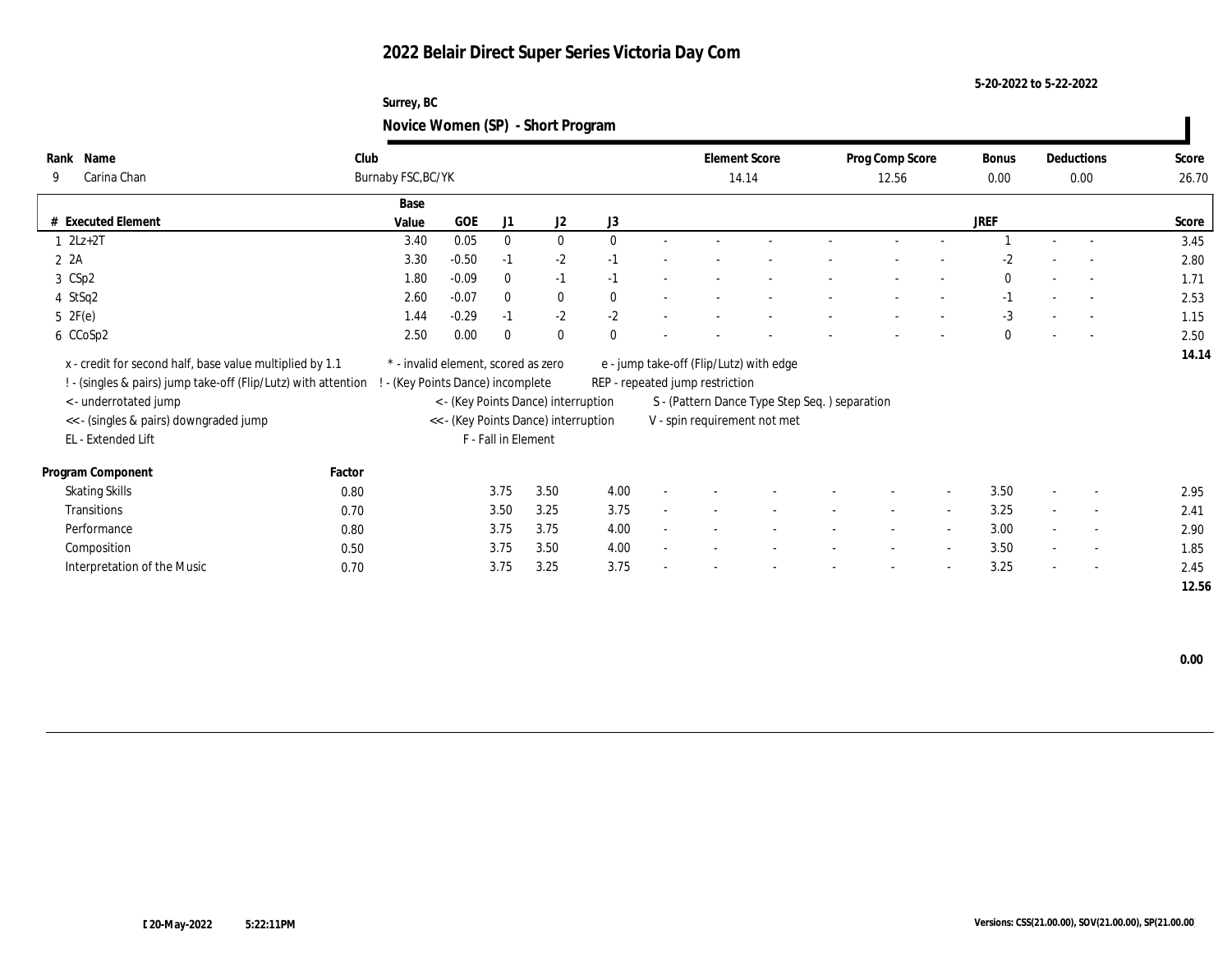### **5-20-2022 to 5-22-2022**

### **Surrey, BC Novice Women (SP) - Short Program**

| Name<br>Rank<br>Clarissa Aumann<br>10                                                                                                                   | Club<br>Inlet SC, BC/YK |                                                                                                                                       |              |              |      |        | <b>Element Score</b>            | 13.58                                                                         | Prog Comp Score<br>13.40 |        | <b>Bonus</b><br>0.00 |        | Deductions<br>0.50       | Score<br>26.48 |
|---------------------------------------------------------------------------------------------------------------------------------------------------------|-------------------------|---------------------------------------------------------------------------------------------------------------------------------------|--------------|--------------|------|--------|---------------------------------|-------------------------------------------------------------------------------|--------------------------|--------|----------------------|--------|--------------------------|----------------|
|                                                                                                                                                         | Base                    |                                                                                                                                       |              |              |      |        |                                 |                                                                               |                          |        |                      |        |                          |                |
| # Executed Element                                                                                                                                      | Value                   | GOE                                                                                                                                   | J1           | J2           | J3   |        |                                 |                                                                               |                          |        | <b>JREF</b>          |        |                          | Score          |
| 12Aq                                                                                                                                                    | 3.30                    | $-1.65$                                                                                                                               | $-5$         | $-5$         | $-5$ |        |                                 |                                                                               |                          |        | $-5$                 |        | $\overline{\phantom{a}}$ | 1.65           |
| $2 \, 35 <$                                                                                                                                             | 1.30                    | $-0.65$                                                                                                                               | $-5$         | $-5$         | $-5$ |        |                                 |                                                                               |                          |        | -5                   |        | $\overline{\phantom{a}}$ | 0.65           |
| 3 LSp3                                                                                                                                                  | 2.40                    | 0.30                                                                                                                                  | $\mathbf{1}$ |              |      |        |                                 |                                                                               |                          |        | $\mathbf{2}$         |        | $\overline{\phantom{a}}$ | 2.70           |
| $4 2F + 2T$                                                                                                                                             | 3.10                    | 0.18                                                                                                                                  | $\mathbf{0}$ |              |      |        |                                 |                                                                               |                          |        | $\overline{2}$       |        | $\overline{\phantom{a}}$ | 3.28           |
| 5 StSq1                                                                                                                                                 | 1.80                    | 0.18                                                                                                                                  | $\mathbf{0}$ |              |      |        |                                 |                                                                               |                          |        | $\mathbf{2}$         |        | $\overline{\phantom{a}}$ | 1.98           |
| 6 CCoSp4                                                                                                                                                | 3.50                    | $-0.18$                                                                                                                               |              | $\mathbf{0}$ | $-1$ |        |                                 |                                                                               |                          |        | $-2$                 |        | $\overline{\phantom{a}}$ | 3.32           |
| x - credit for second half, base value multiplied by 1.1                                                                                                |                         | * - invalid element, scored as zero                                                                                                   |              |              |      |        |                                 | e - jump take-off (Flip/Lutz) with edge                                       |                          |        |                      |        |                          |                |
| ! - (singles & pairs) jump take-off (Flip/Lutz) with attention<br>< - underrotated jump<br><< - (singles & pairs) downgraded jump<br>EL - Extended Lift |                         | - (Key Points Dance) incomplete<br>< - (Key Points Dance) interruption<br><< - (Key Points Dance) interruption<br>F - Fall in Element |              |              |      |        | REP - repeated jump restriction | S - (Pattern Dance Type Step Seq.) separation<br>V - spin requirement not met |                          |        |                      |        |                          |                |
| Program Component                                                                                                                                       | Factor                  |                                                                                                                                       |              |              |      |        |                                 |                                                                               |                          |        |                      |        |                          |                |
| <b>Skating Skills</b>                                                                                                                                   | 0.80                    |                                                                                                                                       | 4.00         | 3.75         | 3.75 |        |                                 |                                                                               |                          | $\sim$ | 4.50                 |        | $\overline{\phantom{a}}$ | 3.20           |
| Transitions                                                                                                                                             | 0.70                    |                                                                                                                                       | 3.50         | 3.50         | 3.50 | $\sim$ |                                 |                                                                               | $\sim$                   | $\sim$ | 3.75                 |        | $\overline{\phantom{a}}$ | 2.49           |
| Performance                                                                                                                                             | 0.80                    |                                                                                                                                       | 3.75         | 4.00         | 3.25 | $\sim$ |                                 |                                                                               | $\sim$                   | $\sim$ | 4.50                 | $\sim$ | $\overline{\phantom{a}}$ | 3.10           |
| Composition                                                                                                                                             | 0.50                    |                                                                                                                                       | 4.00         | 3.50         | 3.75 | $\sim$ |                                 |                                                                               | $\overline{\phantom{a}}$ | $\sim$ | 4.25                 | $\sim$ | $\sim$                   | 1.94           |

1 Fall(s) factor (0.5) **0.50**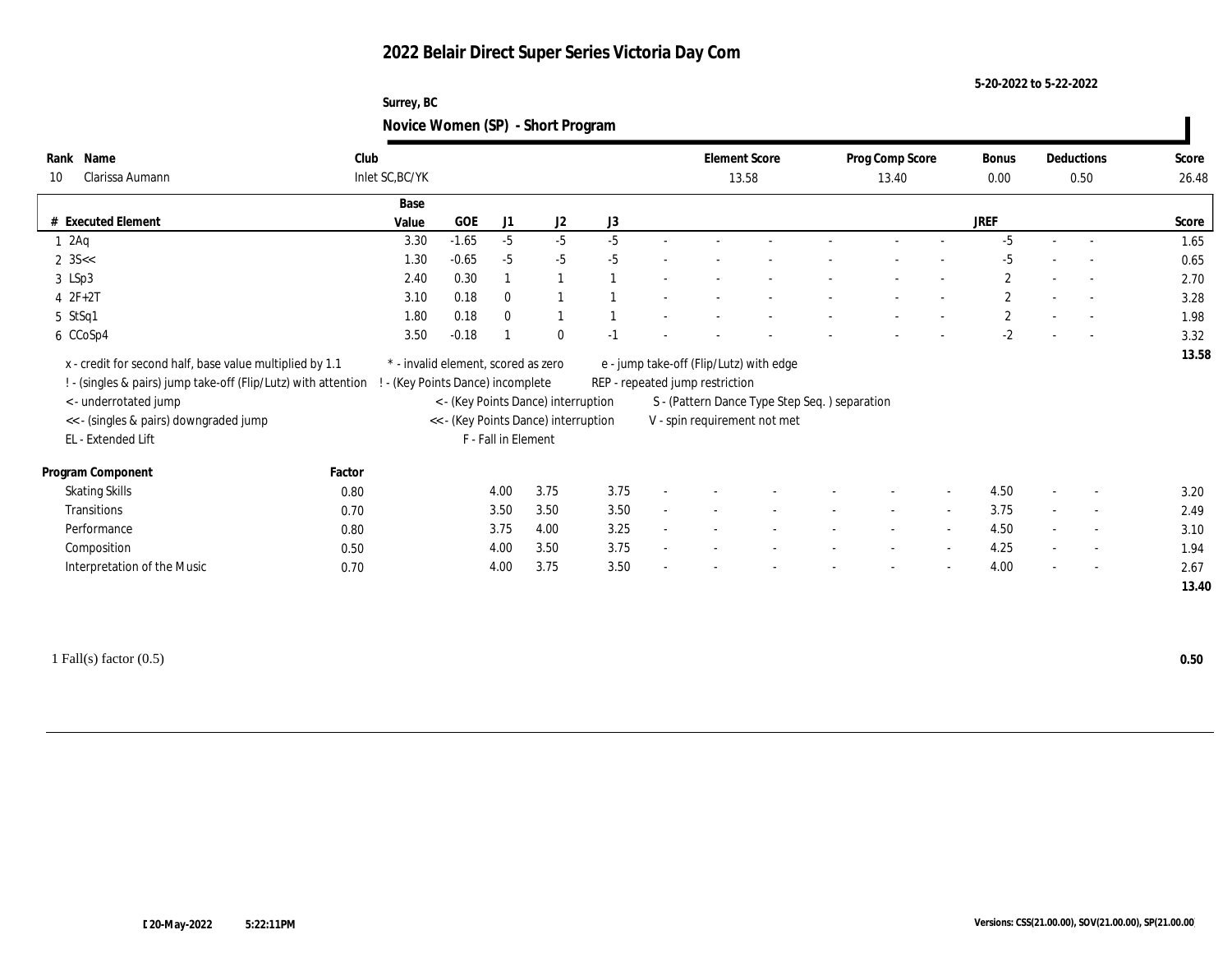**Novice Women (SP) - Short Program**

**Surrey, BC**

| Name<br>Rank<br>Ami Wong<br>11                                                                                             | Club<br>Connaught SC, BC/YK |                                                                          |                     |                                      |          |                                 | <b>Element Score</b><br>12.39                 | Prog Comp Score<br>12.14 |                          | Bonus<br>0.00 |                          | Deductions<br>0.00       | Score<br>24.53 |
|----------------------------------------------------------------------------------------------------------------------------|-----------------------------|--------------------------------------------------------------------------|---------------------|--------------------------------------|----------|---------------------------------|-----------------------------------------------|--------------------------|--------------------------|---------------|--------------------------|--------------------------|----------------|
|                                                                                                                            |                             | Base                                                                     |                     |                                      |          |                                 |                                               |                          |                          |               |                          |                          |                |
| <b>Executed Element</b>                                                                                                    | Value                       | <b>GOE</b>                                                               | J1                  | J <sub>2</sub>                       | J3       |                                 |                                               |                          |                          | <b>JREF</b>   |                          |                          | Score          |
| $1 \, 2F + 2Lo <$                                                                                                          |                             | $-0.45$<br>3.16                                                          | $-4$                | $\mathbf{0}$                         | $-3$     |                                 |                                               |                          |                          | $-3$          |                          |                          | 2.71           |
| 2 $2A <$                                                                                                                   |                             | 1.10<br>$-0.41$                                                          | $-4$                | $-4$                                 | $-4$     |                                 |                                               |                          |                          | $-3$          |                          |                          | 0.69           |
| 3 LSp1                                                                                                                     |                             | $-0.26$<br>1.50                                                          | $-3$                | $-1$                                 | $-2$     |                                 |                                               |                          |                          | $-1$          |                          |                          | 1.24           |
| $4$ $2\text{L}z$                                                                                                           |                             | 0.05<br>2.10                                                             | $\mathbf{0}$        | $\mathbf{0}$                         |          |                                 |                                               |                          |                          | $\mathbf{0}$  |                          | $\sim$                   | 2.15           |
| 5 StSq2                                                                                                                    |                             | 0.00<br>2.60                                                             | $\mathbf{0}$        | $-1$                                 |          |                                 |                                               |                          |                          | $\mathbf{0}$  |                          | $\sim$                   | 2.60           |
| 6 CCoSp3                                                                                                                   |                             | 0.00<br>3.00                                                             | $\theta$            | $\theta$                             | $\theta$ |                                 |                                               | $\overline{\phantom{0}}$ | $\overline{\phantom{a}}$ | $\mathbf{0}$  | $\overline{\phantom{a}}$ | $\overline{\phantom{a}}$ | 3.00           |
| x - credit for second half, base value multiplied by 1.1<br>! - (singles & pairs) jump take-off (Flip/Lutz) with attention |                             | * - invalid element, scored as zero<br>! - (Key Points Dance) incomplete |                     |                                      |          | REP - repeated jump restriction | e - jump take-off (Flip/Lutz) with edge       |                          |                          |               |                          |                          | 12.39          |
| < - underrotated jump                                                                                                      |                             |                                                                          |                     | < - (Key Points Dance) interruption  |          |                                 | S - (Pattern Dance Type Step Seq.) separation |                          |                          |               |                          |                          |                |
| << - (singles & pairs) downgraded jump                                                                                     |                             |                                                                          |                     | << - (Key Points Dance) interruption |          |                                 | V - spin requirement not met                  |                          |                          |               |                          |                          |                |
| EL - Extended Lift                                                                                                         |                             |                                                                          | F - Fall in Element |                                      |          |                                 |                                               |                          |                          |               |                          |                          |                |
| Program Component                                                                                                          | Factor                      |                                                                          |                     |                                      |          |                                 |                                               |                          |                          |               |                          |                          |                |
| <b>Skating Skills</b>                                                                                                      | 0.80                        |                                                                          | 3.50                | 3.50                                 | 3.75     |                                 |                                               |                          | $\sim$                   | 3.25          |                          | $\sim$                   | 2.80           |
| <b>Transitions</b>                                                                                                         | 0.70                        |                                                                          | 3.50                | 3.50                                 | 3.50     |                                 |                                               |                          | $\overline{a}$           | 3.75          |                          | $\overline{\phantom{a}}$ | 2.49           |
| Performance                                                                                                                | 0.80                        |                                                                          | 3.50                | 3.75                                 | 3.50     |                                 |                                               | $\sim$                   | $\sim$                   | 3.00          | $\sim$                   | $\sim$                   | 2.75           |
| Composition                                                                                                                | 0.50                        |                                                                          | 3.75                | 3.75                                 | 3.25     |                                 |                                               |                          | $\sim$                   | 3.50          | $\sim$                   | $\overline{\phantom{a}}$ | 1.78           |
| Interpretation of the Music                                                                                                | 0.70                        |                                                                          | 3.25                | 3.50                                 | 3.25     |                                 |                                               | $\blacksquare$           | $\sim$                   | 3.25          | $\sim$                   | $\sim$                   | 2.32           |
|                                                                                                                            |                             |                                                                          |                     |                                      |          |                                 |                                               |                          |                          |               |                          |                          | 12.14          |

 **0.00**

**5-20-2022 to 5-22-2022**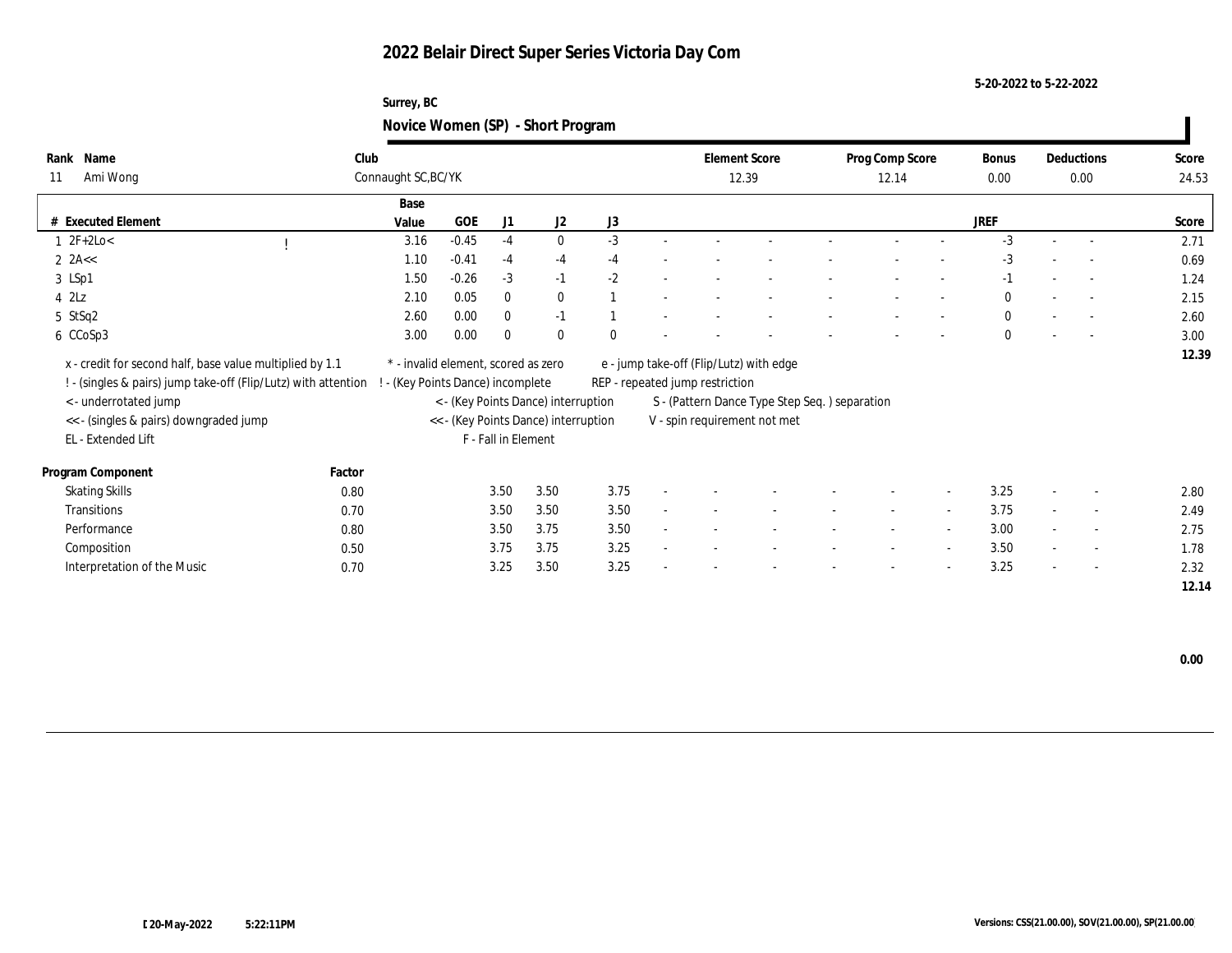### **5-20-2022 to 5-22-2022**

### **Surrey, BC Novice Women (SP) - Short Program**

| Name<br>Rank<br>Danika Stobie<br>12                                                                                                                      | Club   | Inlet SC, BC/YK                     |         |                     |                                                                             |              |        | <b>Element Score</b><br>10.29   |                                                                               | Prog Comp Score<br>13.07 |                          | <b>Bonus</b><br>0.00 |        | Deductions<br>0.50       | Score<br>22.86 |
|----------------------------------------------------------------------------------------------------------------------------------------------------------|--------|-------------------------------------|---------|---------------------|-----------------------------------------------------------------------------|--------------|--------|---------------------------------|-------------------------------------------------------------------------------|--------------------------|--------------------------|----------------------|--------|--------------------------|----------------|
|                                                                                                                                                          |        |                                     |         |                     |                                                                             |              |        |                                 |                                                                               |                          |                          |                      |        |                          |                |
|                                                                                                                                                          |        | Base                                |         |                     |                                                                             |              |        |                                 |                                                                               |                          |                          |                      |        |                          |                |
| # Executed Element                                                                                                                                       |        | Value                               | GOE     | J1                  | J2                                                                          | J3           |        |                                 |                                                                               |                          |                          | <b>JREF</b>          |        |                          | Score          |
| $1 \t2F+2Lo$                                                                                                                                             |        | 3.50                                | $-0.14$ | $-1$                | $-1$                                                                        | $\Omega$     |        |                                 |                                                                               |                          |                          |                      |        | $\overline{\phantom{a}}$ | 3.36           |
| $2 \; 1A$                                                                                                                                                |        | 1.10                                | $-0.08$ | $-5$                | $\bf{0}$                                                                    |              |        |                                 |                                                                               |                          |                          |                      |        |                          | 1.02           |
| 3 $1Lz<<$ *                                                                                                                                              |        |                                     |         |                     |                                                                             |              |        |                                 |                                                                               |                          |                          |                      |        |                          | 0.00           |
| 4 FCCoSp4*                                                                                                                                               |        |                                     |         |                     |                                                                             |              |        |                                 |                                                                               |                          |                          |                      |        |                          | 0.00           |
| 5 StSq3                                                                                                                                                  |        | 3.30                                | 0.25    |                     |                                                                             | $\mathbf{0}$ |        |                                 |                                                                               |                          |                          |                      |        | $\overline{\phantom{a}}$ | 3.55           |
| 6 LSp4                                                                                                                                                   |        | 2.70                                | $-0.34$ | $-2$                | $-1$                                                                        | $-1$         |        |                                 |                                                                               |                          |                          |                      |        | $\overline{\phantom{a}}$ | 2.36           |
| x - credit for second half, base value multiplied by 1.1                                                                                                 |        | * - invalid element, scored as zero |         |                     |                                                                             |              |        |                                 | e - jump take-off (Flip/Lutz) with edge                                       |                          |                          |                      |        |                          |                |
| ! - (singles & pairs) jump take-off (Flip/Lutz) with attention !<br><- underrotated jump<br><< - (singles & pairs) downgraded jump<br>EL - Extended Lift |        | - (Key Points Dance) incomplete     |         | F - Fall in Element | < - (Key Points Dance) interruption<br><< - (Key Points Dance) interruption |              |        | REP - repeated jump restriction | S - (Pattern Dance Type Step Seq.) separation<br>V - spin requirement not met |                          |                          |                      |        |                          | 10.29          |
| Program Component                                                                                                                                        | Factor |                                     |         |                     |                                                                             |              |        |                                 |                                                                               |                          |                          |                      |        |                          |                |
| <b>Skating Skills</b>                                                                                                                                    | 0.80   |                                     |         | 4.00                | 3.75                                                                        | 3.50         |        |                                 |                                                                               |                          | $\overline{\phantom{a}}$ | 4.00                 |        | $\overline{\phantom{a}}$ | 3.05           |
| Transitions                                                                                                                                              | 0.70   |                                     |         | 3.50                | 3.50                                                                        | 3.25         | $\sim$ |                                 |                                                                               |                          | $\sim$                   | 3.50                 |        | $\sim$                   | 2.41           |
| Performance                                                                                                                                              | 0.80   |                                     |         | 3.75                | 3.75                                                                        | 3.75         | $\sim$ |                                 |                                                                               | $\sim$                   | $\sim$                   | 3.75                 | $\sim$ | $\overline{\phantom{a}}$ | 3.00           |
|                                                                                                                                                          | 0.50   |                                     |         | 3.75                | 4.25                                                                        | 3.50         |        |                                 |                                                                               |                          | $\overline{\phantom{a}}$ | 4.00                 |        | $\overline{\phantom{a}}$ | 1.94           |
| Composition<br>Interpretation of the Music                                                                                                               | 0.70   |                                     |         | 4.25                | 4.00                                                                        | 3.25         | $\sim$ |                                 |                                                                               |                          | $\sim$                   | 3.75                 | $\sim$ | $\overline{\phantom{a}}$ | 2.67           |

1 Fall(s) factor (0.5) **0.50**

 $\overline{\phantom{a}}$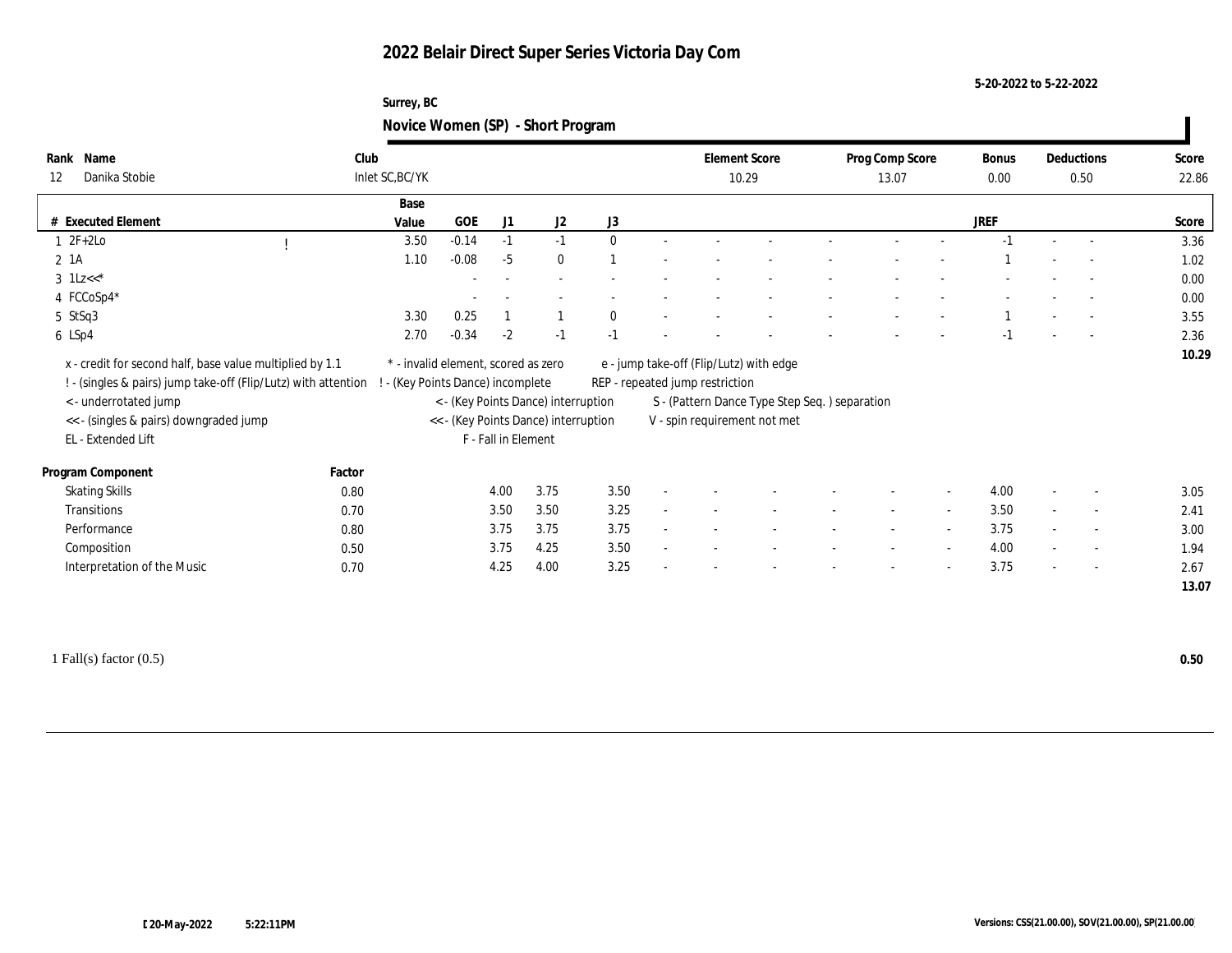#### **5-20-2022 to 5-22-2022**

### **Surrey, BC Novice Women (SP) - Short Program**

| Name<br>Rank<br>Ginevra Bellentani<br>13                                                                                           | Club   | Champs ISC of BC, BC/YK                                                 |                     |                                     |          |                          | <b>Element Score</b><br>9.00    |                                                                               | Prog Comp Score<br>13.67 |                          | Bonus<br>0.00 |        | Deductions<br>0.50       | Score<br>22.17 |
|------------------------------------------------------------------------------------------------------------------------------------|--------|-------------------------------------------------------------------------|---------------------|-------------------------------------|----------|--------------------------|---------------------------------|-------------------------------------------------------------------------------|--------------------------|--------------------------|---------------|--------|--------------------------|----------------|
|                                                                                                                                    | Base   |                                                                         |                     |                                     |          |                          |                                 |                                                                               |                          |                          |               |        |                          |                |
| <b>Executed Element</b>                                                                                                            | Value  | GOE                                                                     | J1                  | J <sub>2</sub>                      | J3       |                          |                                 |                                                                               |                          |                          | <b>JREF</b>   |        |                          | Score          |
| $1 \text{ } 3T \leftarrow \text{+COMBO}$                                                                                           |        | $-0.59$<br>1.30                                                         | $-5$                | $-3$                                | $-5$     |                          |                                 |                                                                               |                          |                          | $-5$          | $\sim$ | $\overline{\phantom{a}}$ | 0.71           |
| $2$ 2A $<$                                                                                                                         |        | 1.10<br>$-0.44$                                                         | $-4$                | $-3$                                | $-4$     |                          |                                 |                                                                               |                          |                          | $-5$          |        | $\overline{\phantom{a}}$ | 0.66           |
| $3$ $2Lz$                                                                                                                          |        | $-0.58$<br>2.10                                                         | $-3$                | $-2$                                | $-3$     |                          |                                 |                                                                               |                          |                          | $-3$          |        | $\overline{\phantom{a}}$ | 1.52           |
| 4 LSpB                                                                                                                             |        | 1.20<br>$-0.03$                                                         | $-1$                | $\bf{0}$                            | $\theta$ | $\overline{\phantom{a}}$ |                                 |                                                                               |                          |                          | $\bf{0}$      |        | $\overline{\phantom{a}}$ | 1.17           |
| 5 StSq1                                                                                                                            |        | 0.14<br>1.80                                                            | $\mathbf{0}$        | $\mathbf{1}$                        |          |                          |                                 |                                                                               |                          |                          |               |        | $\overline{\phantom{a}}$ | 1.94           |
| 6 CCoSp3                                                                                                                           |        | 3.00<br>0.00                                                            | $\mathbf{0}$        | $\mathbf{0}$                        | $\Omega$ |                          |                                 |                                                                               |                          |                          | $\mathbf{0}$  |        | $\overline{\phantom{a}}$ | 3.00           |
|                                                                                                                                    |        |                                                                         |                     |                                     |          |                          |                                 |                                                                               |                          |                          |               |        |                          |                |
| ! - (singles & pairs) jump take-off (Flip/Lutz) with attention !<br><- underrotated jump<br><< - (singles & pairs) downgraded jump |        | - (Key Points Dance) incomplete<br><< - (Key Points Dance) interruption |                     | < - (Key Points Dance) interruption |          |                          | REP - repeated jump restriction | S - (Pattern Dance Type Step Seq.) separation<br>V - spin requirement not met |                          |                          |               |        |                          |                |
| EL - Extended Lift                                                                                                                 | Factor |                                                                         | F - Fall in Element |                                     |          |                          |                                 |                                                                               |                          |                          |               |        |                          |                |
| Program Component                                                                                                                  | 0.80   |                                                                         | 4.00                | 4.00                                | 4.00     |                          |                                 |                                                                               |                          |                          | 4.50          |        | $\overline{\phantom{a}}$ | 3.30           |
| <b>Skating Skills</b><br>Transitions                                                                                               | 0.70   |                                                                         | 4.00                | 3.75                                | 3.50     |                          |                                 |                                                                               |                          |                          | 4.25          |        | $\overline{\phantom{a}}$ | 2.72           |
| Performance                                                                                                                        | 0.80   |                                                                         | 3.75                | 3.75                                | 3.50     |                          |                                 |                                                                               |                          | $\sim$                   | 3.75          | $\sim$ | $\overline{\phantom{a}}$ | 2.95           |
| Composition                                                                                                                        | 0.50   |                                                                         | 4.25                | 4.00                                | 4.00     |                          |                                 |                                                                               |                          | $\overline{\phantom{a}}$ | 4.00          |        | $\overline{\phantom{a}}$ | 2.03           |
| Interpretation of the Music                                                                                                        | 0.70   |                                                                         | 3.75                | 3.75                                | 3.50     |                          |                                 |                                                                               |                          |                          | 4.25          |        | $\overline{\phantom{a}}$ | 2.67           |

1 Time Violation(s) factor (0.5) **0.50**